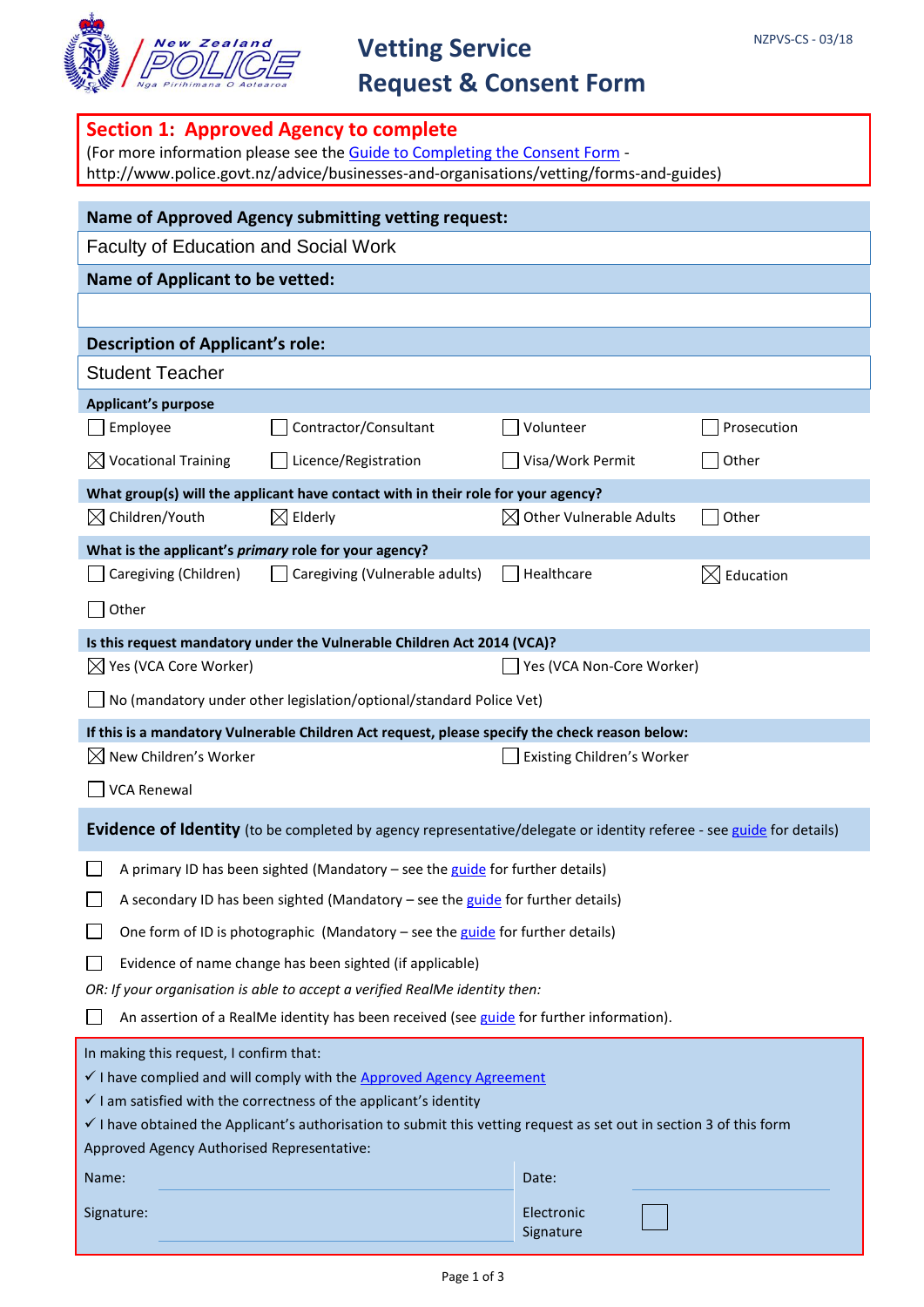

## **Vetting Service Request & Consent Form**

### **Name of Approved Agency submitting vetting request:**

### **Section 2: Applicant to complete and return to Approved Agency**

*\*Denotes a mandatory field*

### **Personal Information**

Details *(note: the name you are most commonly known by is your primary name)*

| *Family name (Primary):              |            |         |                                 |  |
|--------------------------------------|------------|---------|---------------------------------|--|
| Given name(s):                       |            |         |                                 |  |
| *Gender:                             | (M)<br>(F) | (Other) | *Date of birth:<br>(dd/mm/yyyy) |  |
| Place of birth:<br>(Town/City/State) |            |         |                                 |  |
| *Country of birth                    |            |         |                                 |  |
| <b>NZ Driver Licence</b><br>number:  |            |         |                                 |  |

**Previous names**: If applicable, please include other alias or alternate names; married name if not your primary name; previous/maiden/name changed by deed poll or statutory declaration.

| First name | Middle names |  |
|------------|--------------|--|
|            |              |  |
|            |              |  |
|            |              |  |
|            |              |  |
|            |              |  |
|            |              |  |
|            |              |  |
|            |              |  |
|            |              |  |
|            |              |  |

#### **Permanent Residential Address**

| *Number/Street:                |                   |  |
|--------------------------------|-------------------|--|
| Suburb:                        | <b>Post Code:</b> |  |
| *City/Town/<br>Rural District: |                   |  |